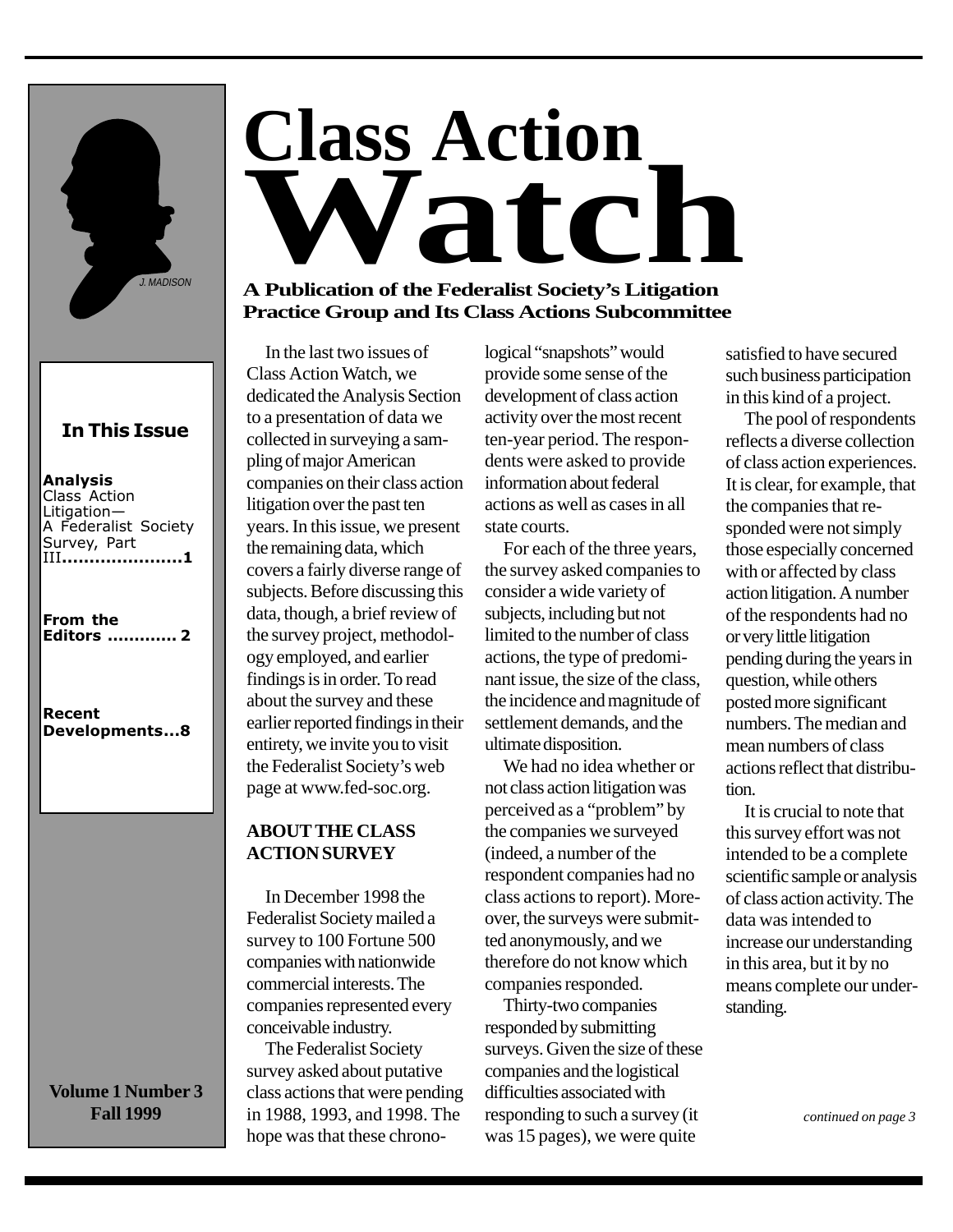A newsletter of the Federalist Society for Law & Public Policy Studies.

**Litigation Practice Group Executive Committee:** Gerald Walpin Chairman Robert McConnell Chairman-Elect Hew Pate Vice Chairman, Programs Paula Stannard Vice Chairman, Programs Eric Jaso Vice Chairman, Publications William Kemp Tex Lezar John Warden Vice Chairmen, Membership Frank Shepherd Vice Chairman, Bar Activities Walter Olson Vice Chairman, Outreach

### **Subcommittee Chairmen:**

Paul Clement Class Actions Gregory Katsas Federal Jurisdiction Robert Smith Securities Litigation Margaret Little Torts & Product Liability Gregory Coleman Trial & Appellate Practice

**Class Action Watch Editorial Board:** Paul Clement John Flynn Paul Taylor Leonard A. Leo Melissa A. Seckora

Published by: The Federalist Society for Law & Public Policy Studies 1015 18th Street, N.W., Suite 425, Washington, D.C. 20036.

Website: www.fed-soc.org Email: fedsoc@radix.net

### **Dear Reader:**

I am pleased to present the latest issue of Class Action Watch. There have been a number of legislative and litigation developments since last issue of Class Action Watch. On the legislative front, Congress enacted the Y2K liability reform act, which includes limitations on class actions brought to address Y2K claims. More recently, in late September, the U.S. House of Representatives passed its version of the class action reform bill, which would make it much easier to litigate nationwide class actions in federal court. On the litigation front, it seems that scarcely a week goes by without news of some massive class action settlement or judgment — be it Fen-Phen, replacement parts, or most recently, laptop computers. With all this class action activity, it seemed appropriate to publish another issue of the Class Action Watch.

The response to the Class Action Watch remains overwhelmingly positive. The serious debates concerning the future of class actions on Capitol Hill and elsewhere demand accurate information. We remain committed to providing objective information concerning the changing nature of class action litigation. We certainly can use your help in this endeavor. The goal of the Class Action Watch is to provide a clearinghouse for accurate, objective information about class actions. We welcome your participation and encourage readers to share information and experiences.

This issue features results from two of our survey efforts. The "Analysis" section reports the final results of our surveys of corporate experience with class actions. The survey results continue to show interesting trends. For example, participating corporations reported that state-court class actions were concentrated in a handful of States and also reported a growing number of very large class actions, those with over a million class members. The Analysis section also reports on the preliminary results of our latest survey effort — a survey of outside class action attorneys. Although responses are still rolling in, and any final conclusions will need to await future issues of the Watch, we have shared the results of some of the early returns — consider this the equivalent of exit poll data. Finally, this issue concludes with a lengthy "Recent Developments" section, which reflects the number of important class action settlements and developments that have occurred since our last issue.

We hope the material featured in this issue will prove helpful to litigators, judges and all those involved debates over the future of class actions. As we complete our inaugural volume of the Class Action Watch, we welcome feedback as to how we can improve the Class Action Watch to make it more valuable.<br>
Paul Clement

Chairman, Class Actions Subcommittee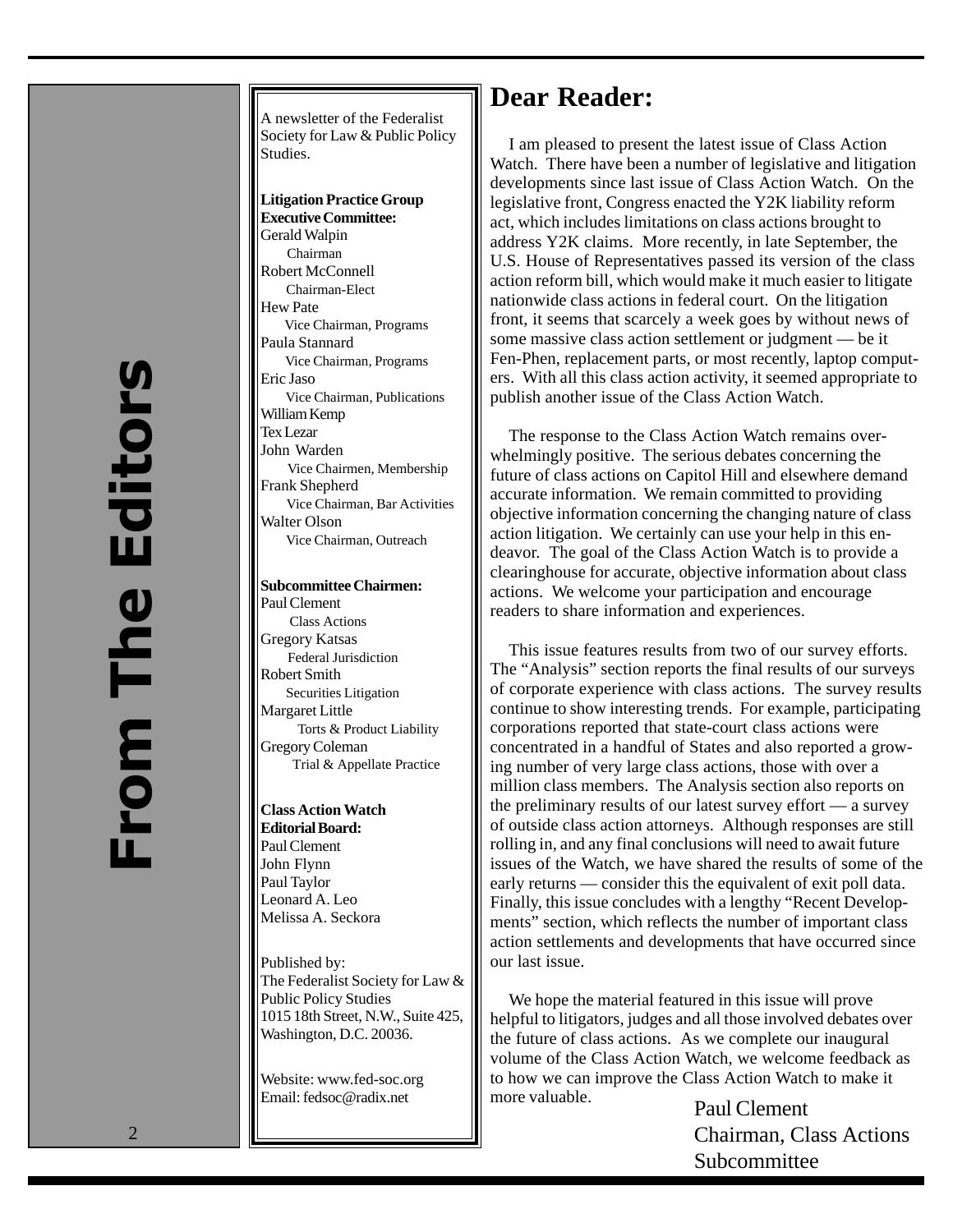### **SOME EARLIER REPORTED RESULTS: A SUMMARY**

For the respondents, class action litigation is on the rise. The number of pending putative class actions in state courts increased by 1,315 percent between 1988 and 1998, but by only 340 percent in federal courts for the same period.

Respondents reported that certified state class actions settled much more often than non-certified actions. And, with each passing year, the length of time between certification and settlement has narrowed substantially. The settlement rate was between 41 and 65 percent in state courts nationwide. The two previous issues of Class Action Watch set forth these findings as well as others in much greater detail.

### **ADDITIONAL FINDINGS**

Among the respondents, a substantial proportion of class actions were filed in just a few states. In 1993, for example, 54 percent of the reported state court class actions appeared in just five jurisdictions: Alabama, California, Louisiana, Ohio, and Texas. That number jumped to 69 percent in 1998. As Figure One demonstrates, Texas, Louisiana, California, and Alabama were especially popular filing states. Indeed, filings went up in Alabama, California and Texas between

1993 and 1998. In 199\_ , the Louisiana legislation enacted state class action reform. Filings did go down in Louisiana between 1993 and 1998, which raises the question whether intervening state reform had some impact.

The size of putative classes in state court increased among respondents between 1988 and 1993, as Figure Two suggests. In 1988, 86 percent of the reported class actions involved classes of fewer than 10,000 individuals and only seven percent of the classes involved 100,000 or more members. Those figures were quite different in 1998, with only 53 percent of the classes consisting of fewer than 10,000 members but 31 percent of the classes con-

3Analysis Analysis

### Figure 1

| <b>Percentage of State Court Class Actions by Jurisdiction</b> |    |    |    |           |           |                            |  |
|----------------------------------------------------------------|----|----|----|-----------|-----------|----------------------------|--|
|                                                                | AL | CA | LA | <b>OH</b> | <b>TX</b> | All Other<br><b>States</b> |  |
| 1993                                                           | 5  | 8  | 21 | 5         | 14        | 46                         |  |
| 1998                                                           | 14 | 14 | 17 | 4         | 20        | 31                         |  |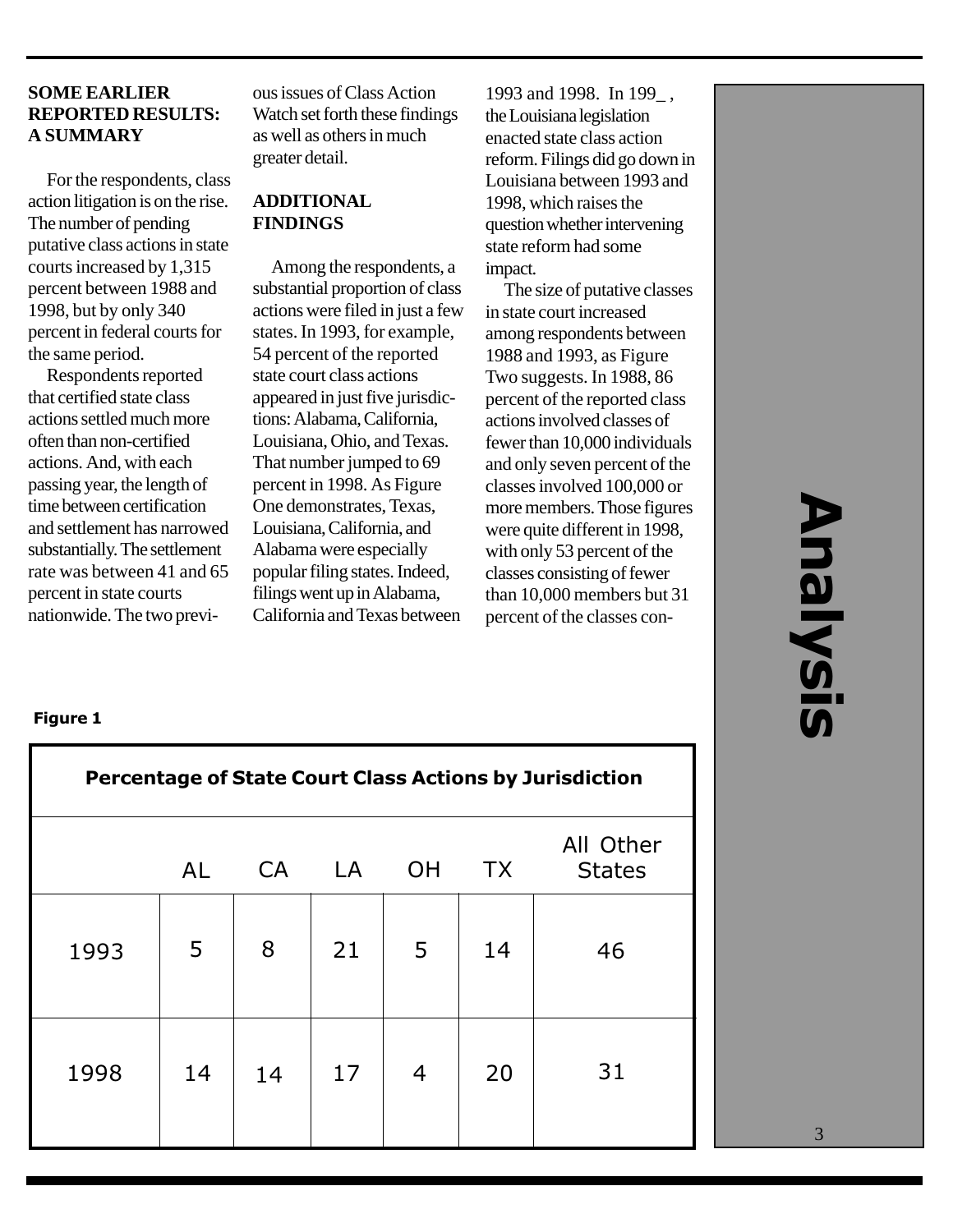| $\overline{\phantom{a}}$<br>$\overline{\mathbf{r}}$ |
|-----------------------------------------------------|
| $\overline{\mathbf{0}}$                             |
|                                                     |
| ľ<br>í<br>t                                         |
| l<br>я                                              |
|                                                     |
|                                                     |
|                                                     |
|                                                     |
|                                                     |
|                                                     |
|                                                     |
|                                                     |
|                                                     |
|                                                     |

| <b>Putative Class Size (%)</b>                         |      |      |      |  |  |  |  |
|--------------------------------------------------------|------|------|------|--|--|--|--|
| <b>No. Class Members</b>                               | 1988 | 1993 | 1998 |  |  |  |  |
| <b>Less than 10,000</b>                                | 86   | 62   | 53   |  |  |  |  |
| <b>Greater than</b><br>10,000 but less<br>than 100,000 | 7    | 18   | 16   |  |  |  |  |
| 100,000 to<br>1,000,000                                | 7    | 0    | 16   |  |  |  |  |
| <b>Greater than</b><br>1,000,000                       | 0    | 18   | 15   |  |  |  |  |

### Figure 2

taining 100,000 or more members. Of special note, there were no 1-million members classes reported in 1988, but 18 percent of the classes involved 1 million or more members in 1993 and 15 percent involved 1 million or more members in 1998. These larger state class actions are a proxy (albeit, an admittedly inexact one) for nationwide class actions. Accordingly, these findings are consistent with the anecdotal evidence of a growing tendency for the filing of putative nationwide class actions in state courts.

Many have suggested that the litigation system is witnessing some changes in the kind of class actions being filed. In particular, the Rand Institute and others have

reported that class actions involving consumer- or service-oriented claims are replacing traditional toxic tort or product defect claims. Data collected from respondents seems to corroborate this trend. Most notably, respondents reported an increase in class actions alleging fraudulent or wrongful sales practices and fraudulent or wrongful calculation of payments such as royalties or franchise fees. Increases here were significantly more pronounced than in any other area. There were only six such cases reported in 1988 and eight in 1993. But the number of cases jumped to 56 in 1998, and that spike was not attributable to a few outliers; the increases were fairly evenly distributed

among all respondents.

We asked respondents to provide data about whether any class actions had been filed during the pendency of an agency proceeding that involved substantially similar claims or requests for relief. Seven respondents reported that such class actions were filed, as demonstrated in Figure 3, with the exception of one of these respondents, each reported a significant increase. While no dual proceedings were reported for 1988, two were identified in 1993, and notably, 44 in 1998. For these respondents combined, about 20 percent of their total class action caseload involved such dual proceedings. While the reader can judge for himself whether this is a considerable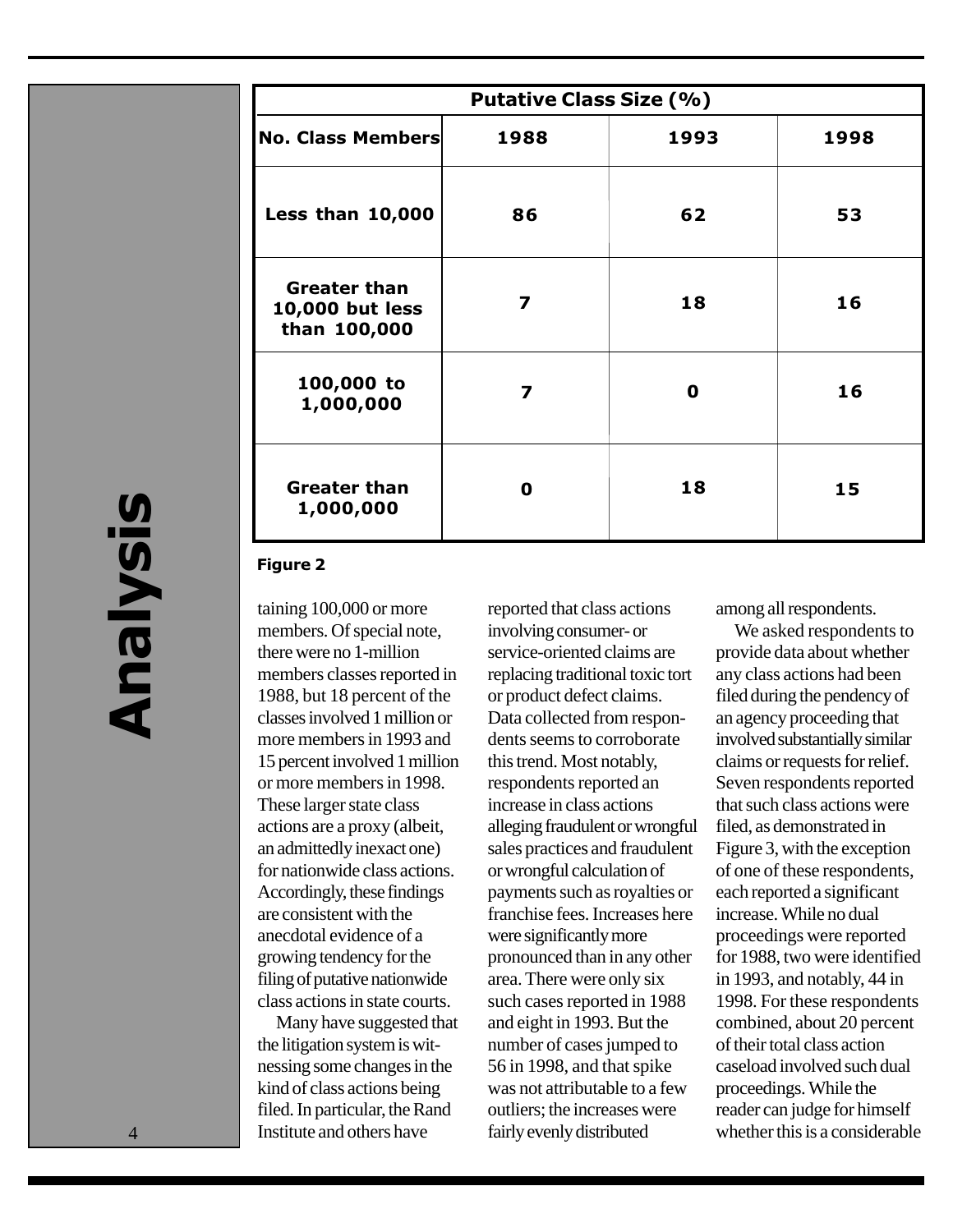proportion of the respondents' caseload, one thing is certain—the frequency of dual proceedings is greater than in past years for the respondents at issue. Although the number of companies responding to this question is too small to support any firm conclusions, the anecdotal evidence from the survey suggests a growing number of dual proceedings

We sought to gauge the magnitude of class action claims in financial terms by seeking information about

initial settlement demands by plaintiff classes in state courts. Responses to questions in this area were somewhat sparse, but those respondents who did report presented some interesting data. In 1988, eight respondents reported that they had cases involving initial settlement demands. All of those demands were less than \$1 million. For those respondents, the landscape changed substantially by 1993. In 1993, the same eight respondents reported they had initial settlement demands. This time, though, only a quarter

were under \$1 million. Half of all the demands were greater than \$10 million, and a quarter were between \$1 million and \$10 million. Finally, the respondents reported less drastic changes between 1993 and 1998. Eleven respondents reported in 1998, three of whom had not reported any data on initial settlement demands for previous years. For 1998, 37 percent of the demands were for more than \$10 million, and 26 percent of the cases involved demands between \$1 million and \$10 million.



# 5Analysis **Analysis**

### Figure 3

\* The graph merely reflects anecdotal data as only seven companies responded to this question.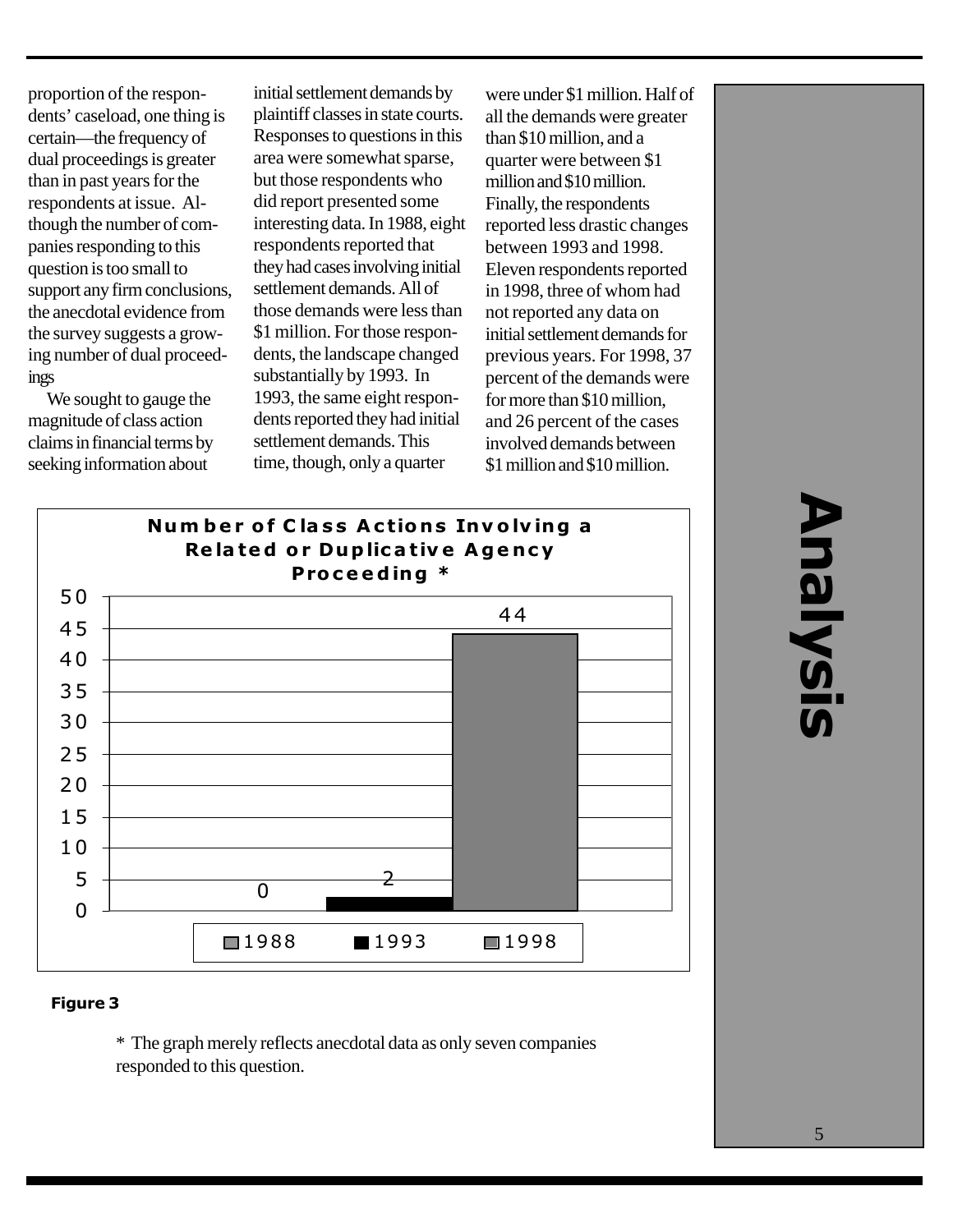# 6 Analysis **Analysis**

### **FEDERALIST SOCIETY SURVEYS CLASS ACTION LAWYERS**

This fall marks the first anniversary of the Federalist Society's Class Action Watch Project. Since its inception, we have had the opportunity to hear the opinions of many lawyers, corporate counsel, judges, and scholars respecting the state of class action litigation. Perhaps most notably, we have noticed that opinions in this area vary widely and that many people have strongly held views about the class action device. It is against this backdrop that the Federalist Society decided to undertake a "Class Actions Opinion Survey."

The survey, which is reprinted on page 7, asks the respondents to express their level of agreement or disagreement with a series of twelve statements. These statements deal with issues such as attorney fees, the impact of class certification, the incidence of state court class action filings, Rule 23 standards for certification, and the appropriate scope of settlement class actions.

The greatest challenge was to find an objective method of assembling a survey pool. Fortunately, the Martindale-Hubbell directory was enormously helpful in this regard. Among the various practice designations, lawyers may choose from "class actions" and "class action defense." We mailed a copy of the survey to anyone who used these designations to identify their practice areas. The survey reached 1,884 class action lawyers and 300 class

action defense counsel.

Both categories of counsel received the same survey except in one respect. Lawyers who identified their practice as "class actions" received a survey reproduced on color paper, enabling us to differentiate defense counsel and thereby contrast their responses from a more general pool containing mostly plaintiff counsel.

The surveys were mailed less than a month ago, and we already have achieved a ten percent response rate in both categories. While it is premature to analyze the data fully, we have decided to disclose some preliminary results relating to state court class action litigation. This data is especially timely because of the debates currently taking place on Capitol Hill respecting legislation aimed at loosening the standards for removing state class actions to federal court.

Statement # 2 reads as follows: "As the federal courts of appeals have tightened the requirements for class certification, there is a greater incentive to file class actions in state court." For the most part, respondents are in agreement here, with 79 percent of defense counsel expressing agreement or strong agreement. About 61 percent of the broader category of class action lawyers expressed agreement or strong agreement.

Statement # 3 suggests that "State courts are appropriate forums for nationwide class actions." Here we begin to see some divergence between the two pools of respondents. While 74 percent of the

defense counsel disagreed or strongly disagreed, about 52 percent of the class action lawyers agreed or strongly agreed with the statement.

Statement # 4 deals directly with the legislation pending in Congress: "It should be easier to remove nationwide class actions to federal court." About 63 percent of the class action defense counsel who responded thus far either agreed or strongly agreed with this statement. In fact, 46 percent of them strongly agreed. But among the more general category of class action lawyers, only 17 percent strongly agreed with the statement, and 45 percent either disagreed or strongly disagreed.

With the Supreme Court's recent decision on settlement classes, we also decided to provide a glimpse of the preliminary results relating to Statement # 12, which reads: "A settlement class action should be permitted even if the putative class could not be certified for litigation purposes under Rule 23." Here, reviews were quite mixed amongst defense counsel. An almost even amount agreed (44 percent) as disagreed (48 percent) with the statement. But among the general category of class action lawyers, the non-certifiable settlement class was much more favored, with 60 percent agreeing with the statement and only 28 percent disagreeing with it.

 The figures discussed above are only the very early returns. Trends could shift as we receive more responses. A comprehensive analysis will appear in the next issue.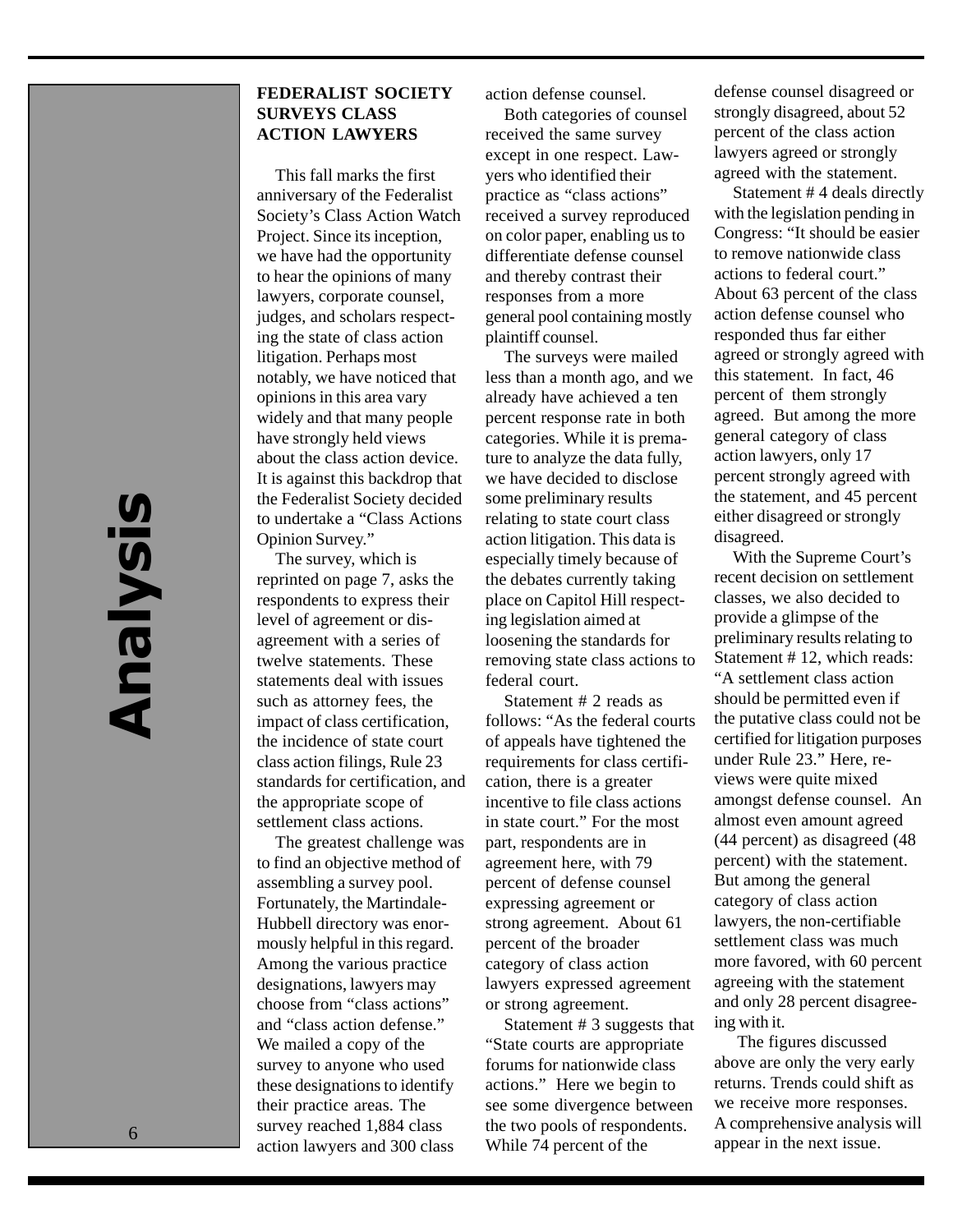### **CLASS ACTIONS OPINION SURVEY**

Please respond to the statements below by using the following scale:

- 1 strongly disagree
- 2 disagree
- 3 no opinion
- $4 \text{agree}$
- 5 strongly agree
- 1. Class actions result in a net savings of judicial resources.
- 2. As the federal courts of appeals have tightened the requirements for class certification, there is a greater incentive to file class actions in state court.
- 3. State courts are appropriate forums for nationwide class actions.
- 4. It should be easier to remove nationwide class actions to federal court.
- 5. It should be easier to appeal orders granting or denying class certification.
- 6. The incidence and magnitude of excessive class action attorney fee awards is exaggerated.
- 7. Certification of a nationwide class action all but guarantees that the case will settle.
- 8. A regulatory agency's ongoing examination of a defendant's conduct should counsel against certification of a class action.
- 9. The existing Rule 23 factors provide a sufficient basis for screening out cases that are not appropriate for class treatment.
- 10. Cases seeking medical monitoring are particularly strong candidates for class action treatment.
- 11. It is appropriate for state courts or legislatures to modify the elements of a cause of action to make it easier to seek class action treatment.
- 12. A settlement class action should be permitted even if the putative class could not be certified for litigation purposes under Rule 23.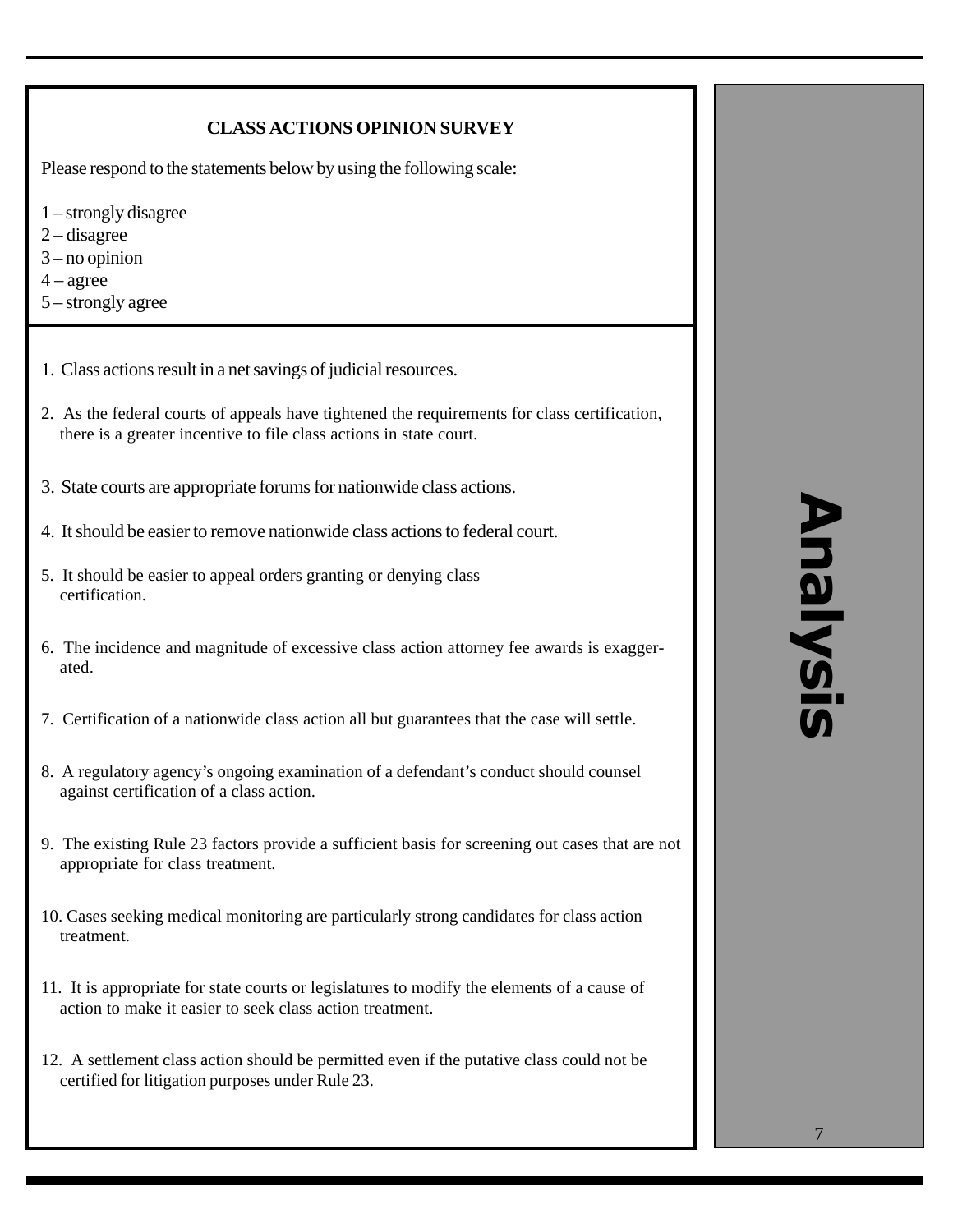- $\blacklozenge$  It was the best of times and then the worst of times for the tobacco industry in their ongoing effort to fight against the massive "statewide" class action certified by the Florida courts. In July, the jury in phase one of the proceedings found against the industry on issues related to liability. However, the industry scored an apparent victory on September 3, 1999, when the state intermediate appellate court ruled that punitive damages as well as compensatory damages would have to be determined on a plaintiffby-plaintiff basis. The victory was short-lived. Later in September, the appellate court vacated its earlier opinion and set oral argument for October 21st. Within hours of the argument, the court issued an opinion reversing its earlier judgment and allowing the trial court to initiate proceedings which would result in a lump sum punitive damage award that would cover the entire class. The industry is currently seeking discretionary review of the adverse ruling.  $\blacklozenge$  Massive settlement agreed
- to in Fen-Phen litigation. American Home Products agreed to a massive class action settlement in the litigation arising out the diet drug combination Fen-Phen. The \$3.75 billion settlement includes \$2.3 billion to cover Fen-Phen users suffering current injuries, \$1 billion to provide for medical monitoring of

Fen-Phen users who have not yet manifested any injury, and a reported \$429 million for lawyers for the class. While juries have awarded individual plaintiffs verdicts as high as \$23 million, the settlement would cap an individual's compensation at \$1.5 million. This disparity creates the prospect of class members exercising their right to opt out of the settlement, and if class members opt out in large numbers, that action could threaten the settlement agreement.

 $\blacklozenge$  Two huge class action awards against State Farm. A nationwide class action certified against State Farm Insurance Company resulted in two massive awards against the insurer. First, the jury in the case awarded the class \$456 million in compensatory damages for breach of contract claims. Then, the judge awarded \$730 million in damages, including \$600 million in punitive damages, against the company for consumer fraud claims. These class actions in the Illinois state courts covered plaintiffs in 48 States. The main allegation against State Farm was that its use of generic replacement parts, as opposed to original manufacturer replacement parts, constituted breach of contract and consumer fraud. State Farm argued that its policies complied with the specific disclosure requirements imposed by the state legislatures in all the States in which the

company does business.

- $\blacklozenge$  House approves Class Action Reform Bill. On September 23, 1999, the U.S. House of Representatives approved the class action reform bill. The House approved the measure by a vote of 222 to 207, along largely partisan lines. A handful of Republicans, such as Representatives Doolittle and Chenoweth and Graham, voted against the measure on federalism grounds. The main provision in the reform bill would relax the requirement of complete diversity for class actions involving more than 100 class members, more than \$1 million, and parties from multiple States. Federal courts would have jurisdiction over such suits as long as the constitutional requirement of minimal diversity is satisfied. Action now moves to the Senate, where similar legislation has been introduced by Senators Grassley and Kohl.
- $\blacklozenge$  States and municipalities turn attention to lead paint industry. Fresh from their successful settlements with the tobacco industry, States and municipalities are suing manufacturers of lead paint. Most recently, the State of Rhode Island became the first State to sue the industry when it announced its suit on October 12, 1999. Defendants in the Rhode Island suit include Atlantic Richfield, DuPont Co., and Sherwin-Williams. The Rhode Island suit follows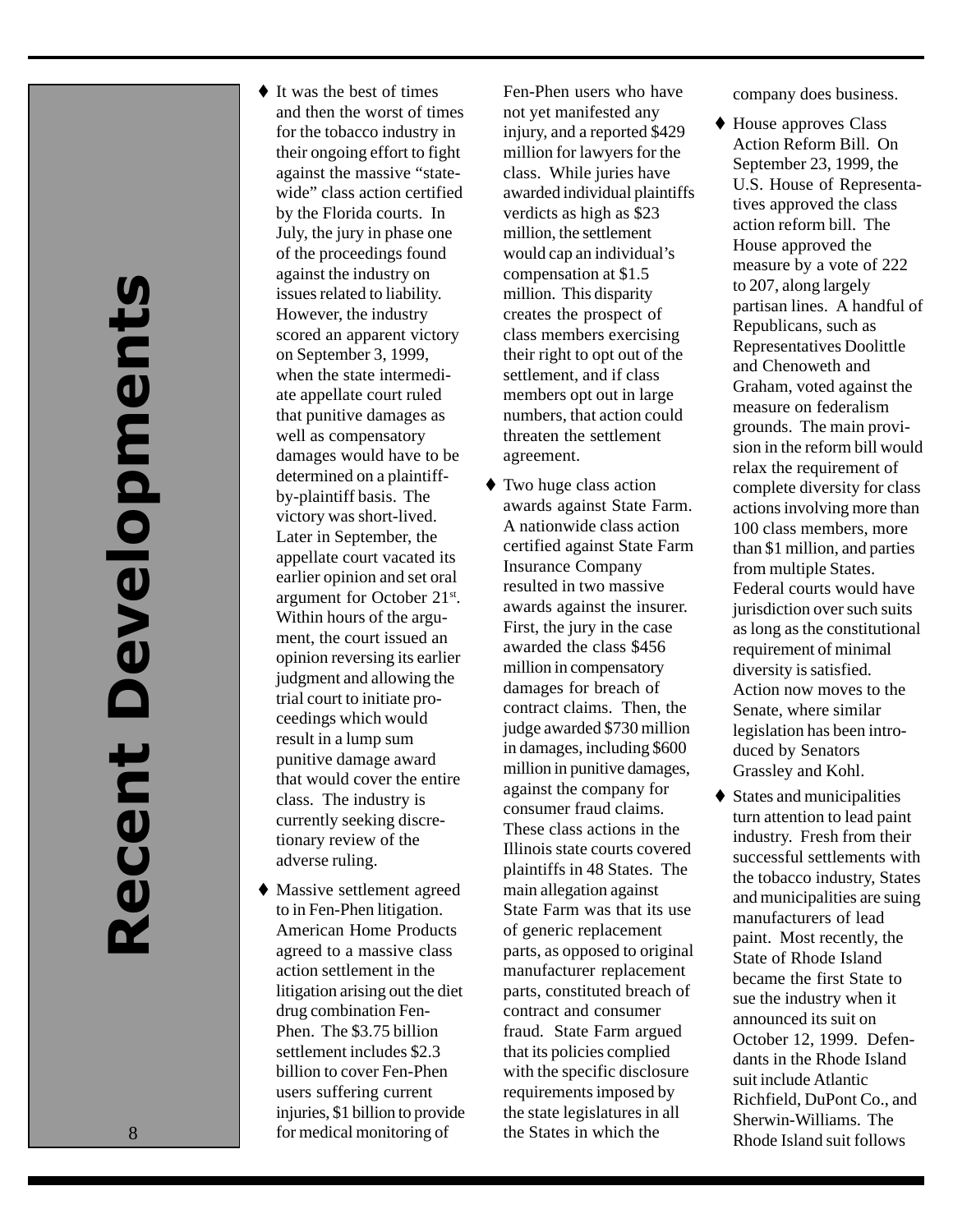on the heels of a number of suits filed by municipalities, including a class action suit filed by the City of Philadelphia on behalf of all cities in the United States with populations over 100,000 persons. The Philadelphia action seeks damages for: inspecting HUD and privately owned housing; removing lead paint from public and private residential properties built or painted prior to 1950; testing individuals to detect elevated lead blood levels; treating city residents for exposure to lead paint; and educating the public about the hazards of lead paint. The City of New York, apparently unwilling to delegate its litigation authority to the City of Brotherly Love, filed its own suit seeking over \$50 million in damages.

 $\blacklozenge$  Emerging Joint Employer Liability. There is a new flow of class action litigation involving temporary employees, who claim that the corporations, which hire them through a temporary employment agency, are actually their joint employer and owe them for past pension and other benefits. *Herman v. Time Warner, Inc.*, 56 F.Supp.2d 411 (S.D.N.Y. 1999)(denying defendents' motion to dismiss complaint, which alleges temporary employees were misclassified and owed benefits); *Vizcaino v. Microsoft Corp.*, 120 F.3d 1006 (9th Cir. 1997) (en banc), cert. denied; 118 S Ct. 899 (1998) (adopting an IRS audit, which concluded that Microsoft improperly classified workers as independent contractors and temporary workers).

- $\blacklozenge$  Amount in Controversy. The *Meritcare* case provides additional insight into the issue of using attorney fees to reach the amount in controversy requirement. The Third Circuit ruled that each plaintiff in a diversity-based class action must satisfy the amount-in-controversy requirement separately. *Meritcare Inc. v. St. Paul Mercury Insurance Co.*, 166 F.3d 214 (3d Cir. 1999). *The New Jersey Law Journal* reports that Meritcare will "likely have ramifications on class action practice involving state law claims. The result will likely be an increase in the number of these claims filed in New Jersey state courts rather than federal courts." *James J. Ferrelli, Meritcare, Inc. v. St. Paul Mercury Insurance Co.*: A Swan Song for Diversity-based Class Actions?, *The New Jersey Law Journal*, April 19, 1999, at S5.
- $\blacklozenge$  Old class actions and the new economy. As the Y2K Act's class action provisions evidence, high technology companies have been immune from the changes in class action litigation that have occurred over the past several years. The latest evidence is the reported settlement of a class action brought against Toshiba for alleged defects

in its laptop computers. According to the *Wall Street Journal*, Toshiba reached a settlement in a class action filed, which had a nominal value of \$2.1 billion and included a \$147.5 million payment to class counsel. The alleged defect at the heart of the case was the possibility that the laptops could lose or spoil data when saved to a floppy disk.

 $\blacklozenge$  Congress addresses class actions in Y2K Act. Congress also addressed the issue of class actions in the Y2K Act, passed and signed into law on July 20, 1999. The Act's class action provisions, which apply only to claims based on alleged Y2K failures, make two important changes in the law. First, the Act adds a new requirement for certification of a class action for Y2K claims. In addition to all other requirements of applicable state or federal law, the party seeking class certification must also show that the defects "as alleged would be a material defect for the majority of the members of the class. Second, the act includes language similar to that in the Class Action Reform Bill, which expands federal jurisdiction over Y2K class actions. However, there are some important differences from the Houseapproved version of the broader class action bill. For example, while the House bill would grant federal court jurisdiction as long as the total amount in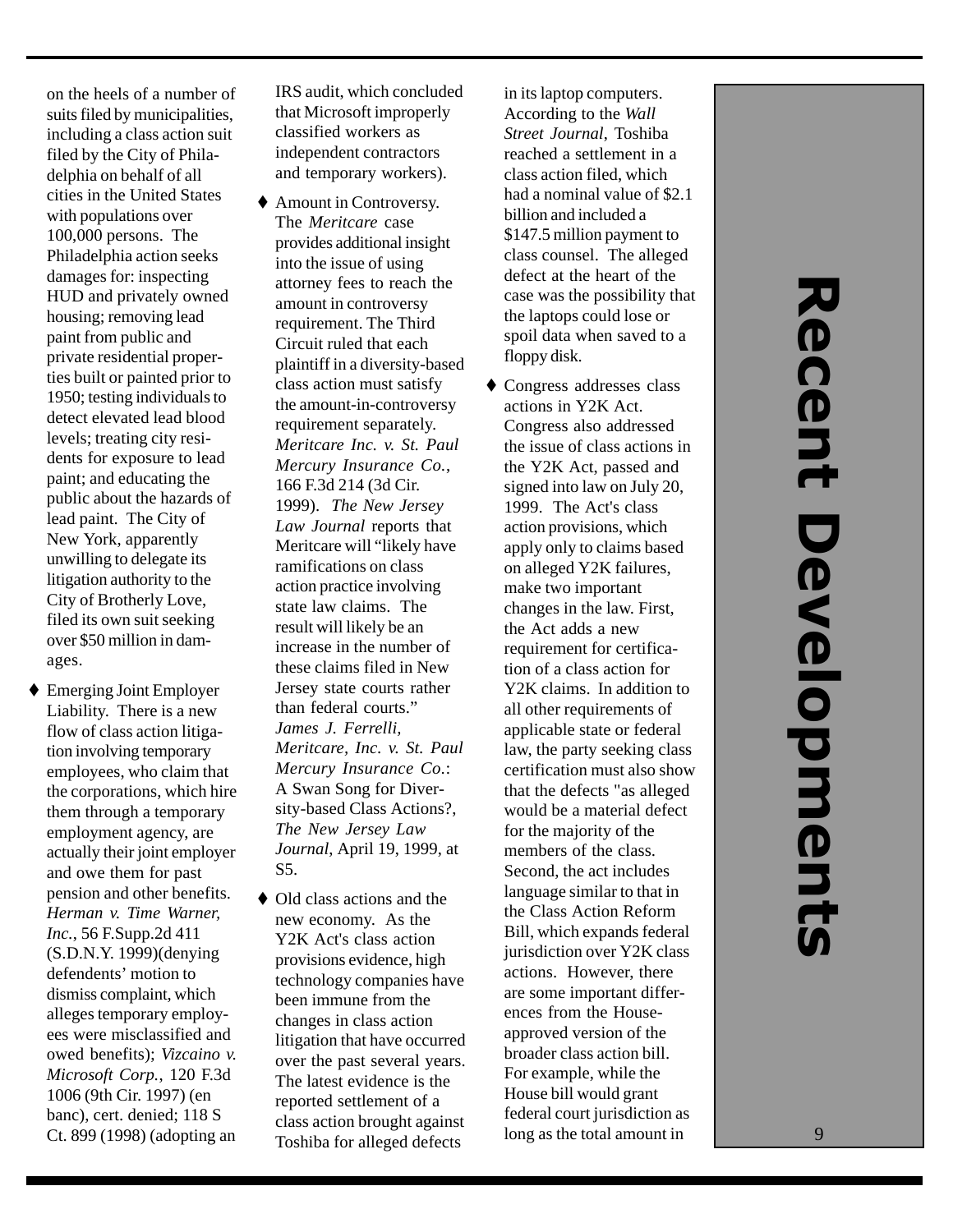controversy exceeds \$1 million, the Y2K Act uses a \$10 million amount in controversy as the trigger for federal jurisdiction.

- $\blacklozenge$  Y2K Bug Litigation. "Businesses have already filed several suits against software manufacturers for their alleged refusal to offer free upgrades. For example, customers filed at least six class-action suits in 1998 against Medical Manager Corp., a software manufacturer that markets a program used by more than 25,000 health care practitioners in the United States. . . . Medical Manager settled most of these cases in December 1998, agreeing to provide free upgrades and remiburse those who had already paid." Lance Caughfield, *Who's Picking Up the Tab? Policyholders Try to Bill Insurers for Y2K Remediation Costs*, *Texas Lawyer*, September 20, 1999, at 23. "The most interesting development in the area of cost recovery lies in the suits recently brought against insurers for the cost of remediation. On June 18, 1999, GTE sued five of its insurers to cover its remediation costs, which according to Securities and Exchange Commission filings amount to almost \$400 million. Since that time, Xerox and Unisys have sued their insurers in similar actions. The total recovery sought so far appraoches \$1billion." *Id.*
- $\blacklozenge$  Putative Class Registration on the Internet. *The New York Law Journal* reports

that the Internet is increasingly being use as a tool in signing up potential class action clients. *Web Watch: Class Action Updates on the Web*, *New York Law Journal*, September 13, 1999, at S17, col. 1. "One well-known Washington D.C. plaintiffs firm, Cohen, Milstein, Hausfeld & Toll known these days for its Holocaust-related class actions and its work on the Texaco and other civil rights and employment cases—has set up a very effective thought not terribly aesthetic page at www.cmht.com/ cwhome2.htm. Clearly designed to be read by clients and potential clients, it fills readers in on a dizzying array of cases, from fake stucco to shoe price fixing to the Exxon Valdez." *Id* .

 $\blacklozenge$  Louisiana leading reform. *The National Law Journal* reports that "class action law has swung in favor of the defense in every forum." Michael D. Goldhaber, *Class Action Blues, New Orleans Style: Louisiana Perfects the Class Action; It May Also Be the First to Destroy It* , *The National Law Journal*, June 28, 1999, at C1, col. 1. Further, "[i]f Louisiana was at the forefront of the class action trend, it has also been at the leading edge of the backlash. . . . The state Supreme Court, in *Ford v. Murphy Oil* (1997), drew the line on the concept , refusing to recognize a class when the action arose

from multiple sources and multiple events. The Legislature abolished punitive damages in most cases in 1996, and in mid-1997, it began requiring separate trials to establish damages for the individual members of a class." *Id.*

- $\blacklozenge$  Tobacco Litigation. *Laborers' and Operating Engineers' Utility Agreement Health & Welfare Trust Fund for Arizona, et al. v. Philip Morris, Inc., et al.*, 42 F.Supp. 2d 943 (D.Ariz.1999). In this Preliminary Order, the District Court discusses the trend, whereby pension funds are seeking to recover health care costs from tobacco companies. The Court granted defendants' motion to dismiss the complaint, finding that "the essential concept underlying all of the issues is proximate cause." *Id.* at 946. The Court found "no direct relationship between the alleged misconduct and the injury suffered." *Id*. at 947.
- $\blacklozenge$  Media Companies' Billing Practices Challenged. *Hill, et al. v. Galaxy Telecom, L.P., et al.*, 184 F.R.D. 82(N.D. Miss. 1999). On January 12, 1999, the District Court for the Northern District of Mississippi certified a class of cable television subscribers who claim that the cable company's five dollar late fee does not reasonably reflect the company's cost in processing late payments, but rather is arbitrary and simply serves as a penalty.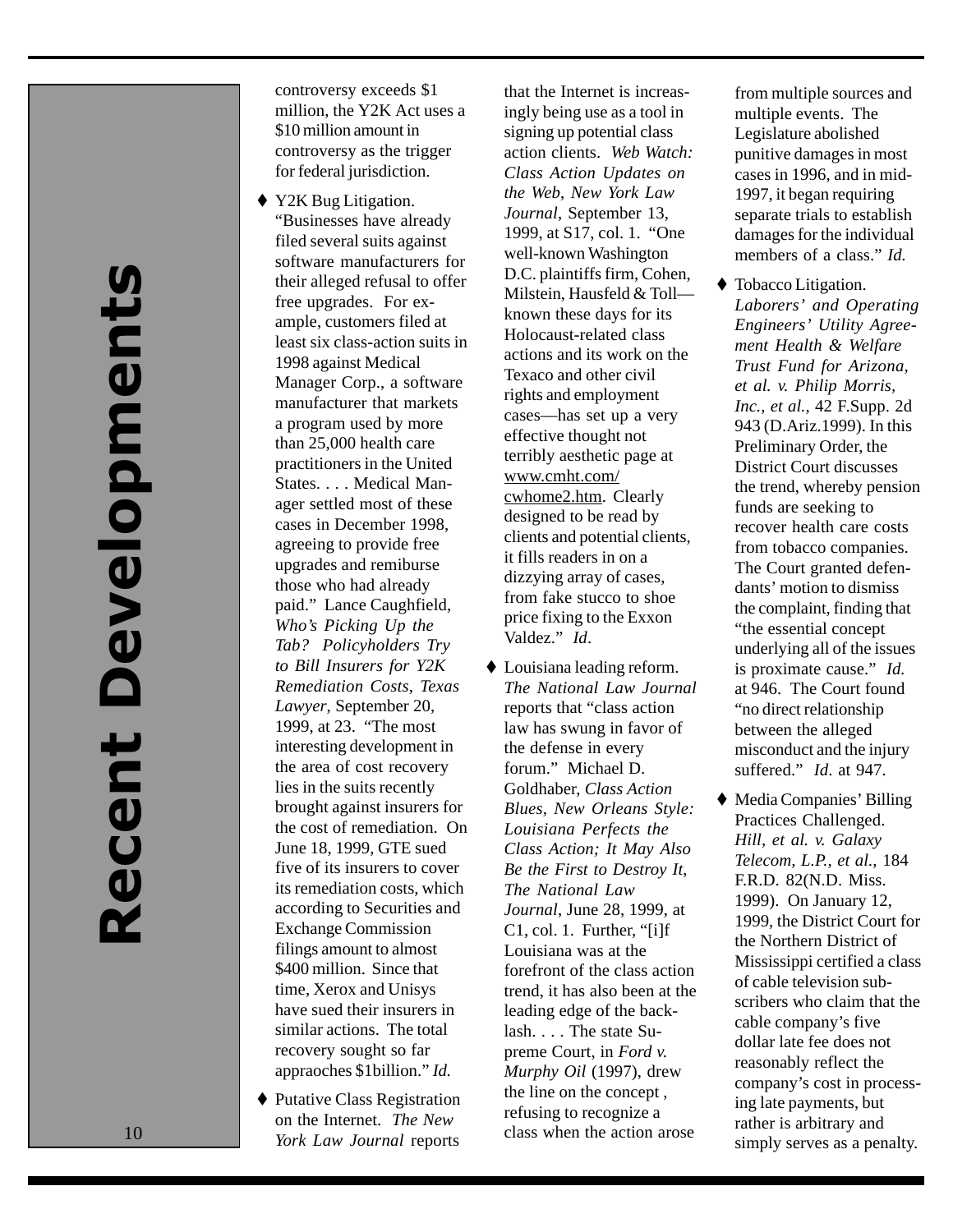## 1999 National Lawyers Convention The Ethics of Class Action Litigation Practice Group Session

### SPONSORED BY THE FEDERALIST SOCIETY AND ITS PROFESSIONAL RESPONSIBILITY & LITIGATION PRACTICE GROUPS

Prominent class action plaintiffs lawyer William Lerach once said, "I have the greatest practice of law in the world. I have no clients." For some, this statement pinpoints the ethical problems associated with much class action litigation. Others suggest that ethical concerns are a red herring-the court, defense counsel, and class counsel ensure that class members are treated fairly. This panel will consider the ethics of class action litigation and proposed reforms. Should the standard for class representation be tightened? Can class representatives and class counsel fairly represent the interests of would-be class members? How should courts and defense counsel assure that a proposed settlement is fair? Should class members be more aggressive in objecting to settlements in which class counsel receive a disproportionately large fee? Are federal courts better than state courts at policing class actions? If so, should diversity requirements be loosened?

### PANELISTS:

Mr. Paul Bland, Counsel, Trial Lawyers for Public Justice Professor Lester Brickman, Cardozo School of Law Ms. Elizabeth Cabraser, Lieff, Cabraser, Heimann & Bernstein Ms. Marsha Rabiteau, Senior Counsel, Dow Chemical Company Mr. Lawrence Schonbrun, California Attorney

### MODERATOR:

Judge Jerry Smith, U.S. Court of Appeals, 5th Circuit

To see a transcript of proceedings, visit our webpage at www.fed-soc.org.